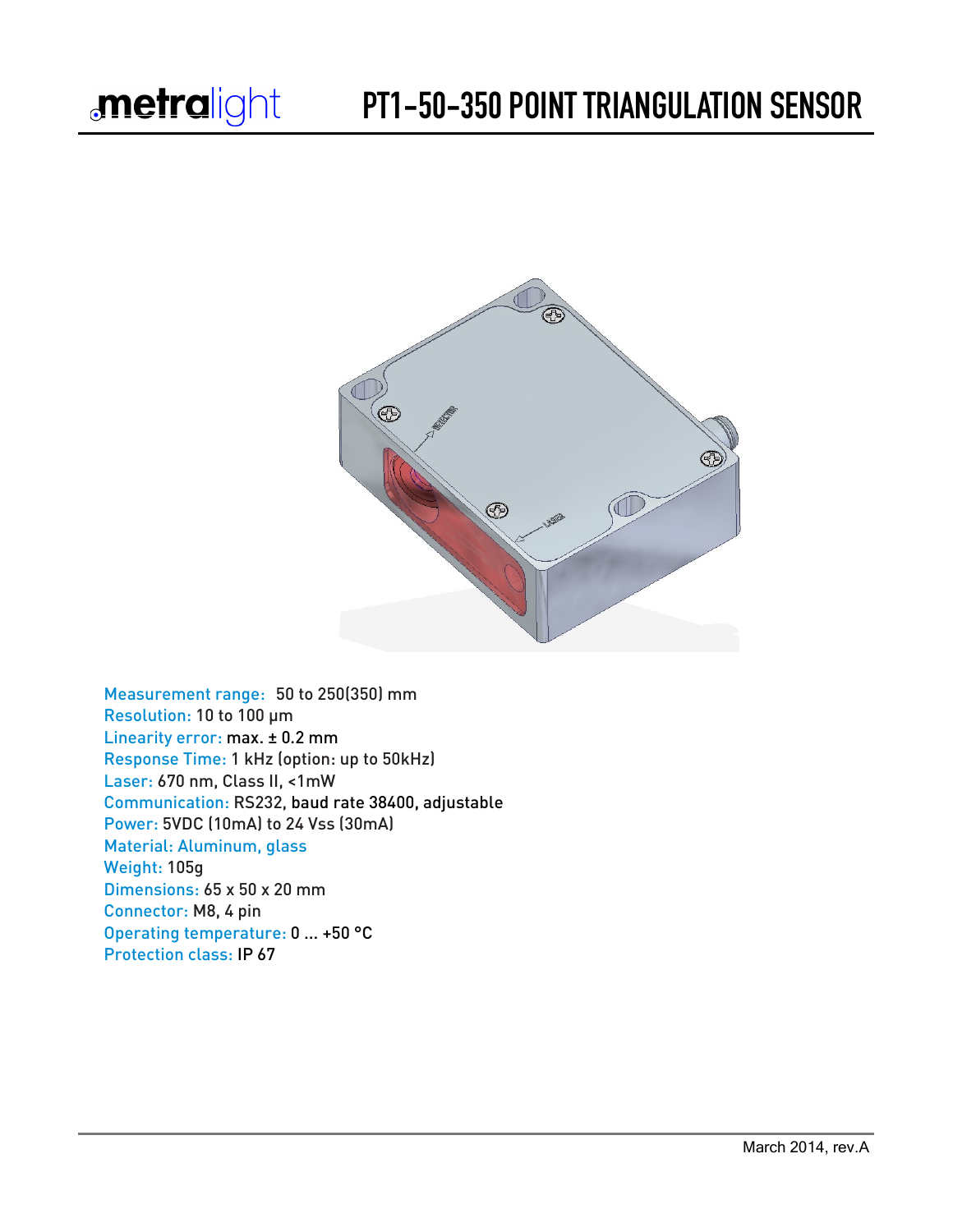

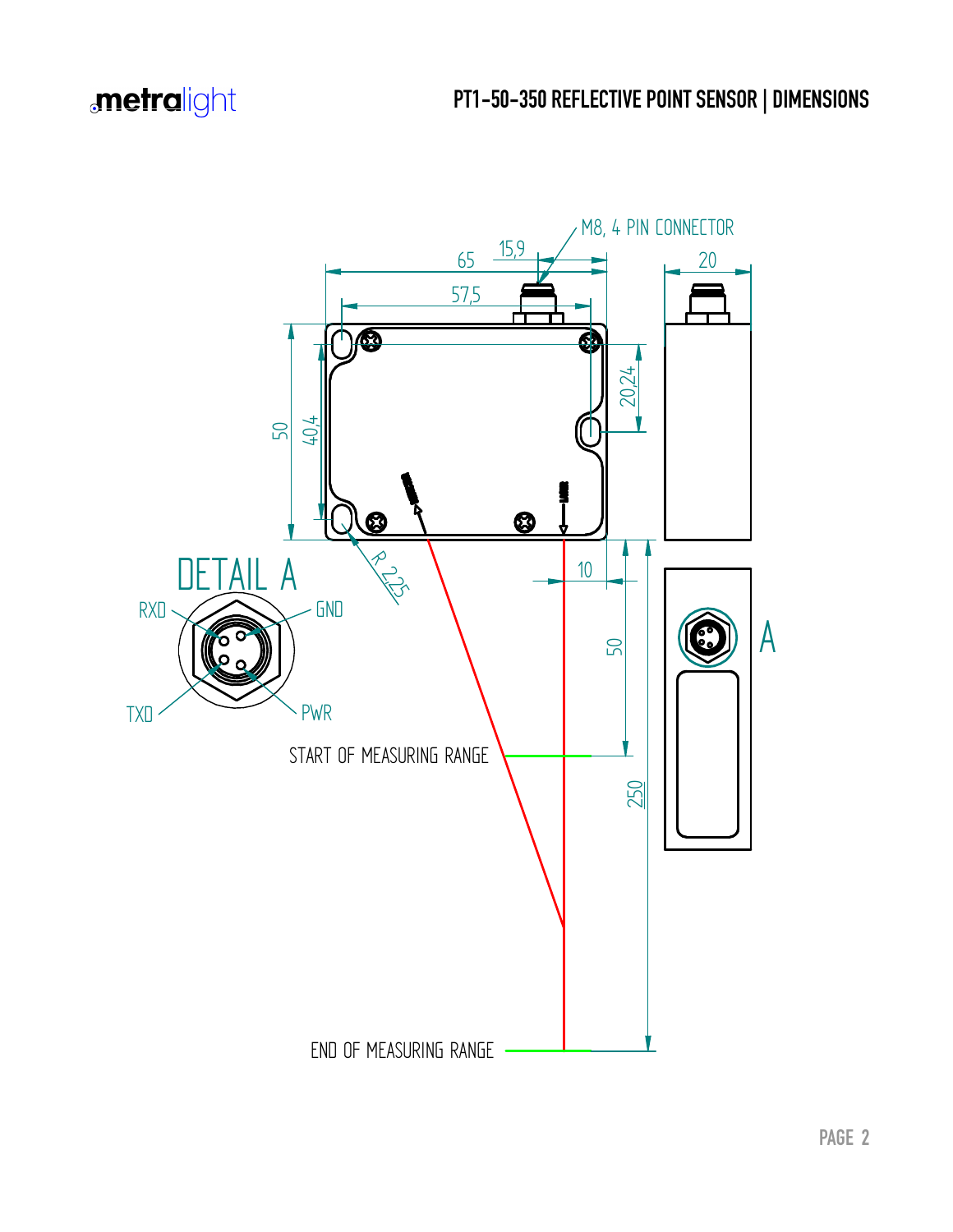# *<u>metralight</u>*

### PT1-50-350 REFLECTIVE POINT SENSOR | INTERFACE

## Laser safety class



### RS232 communication interface

#### 1. Interface Settings

Baud rate: 38400 Baud, Start/stop bits: 1, Data length 8 bits, Parity None

### 2. Command structure

| <b>Name of Byte</b>         | Byte Nr. #  | bytesNumber of | Character         | <b>Decimal</b> | <b>Hexadecimal</b> |
|-----------------------------|-------------|----------------|-------------------|----------------|--------------------|
| <b>Start of Frame (SOF)</b> | 1           | 1              | $\cdot$ / $\cdot$ | 47             | 0x2F               |
| Number of data bytes        | 2,3         | 2              | Xx                |                |                    |
| <b>Command bytes</b>        | 4,5         | 2              | Yy                |                |                    |
| Data byte #1                | 6           | 1              | D1                |                |                    |
| Data byte #2                | 7           | 1              | D <sub>2</sub>    |                |                    |
|                             | $\cdots$    |                | Dx                |                |                    |
| Data byte #n                | $5+n$       | 1              | Dn                |                |                    |
| Checksum                    | $5 + n + 1$ | $\overline{2}$ | Qq                |                |                    |
| End of Frame (EOF)          | $5 + n + 2$ | 1              | $\leftarrow$      | 46             | 0x2E               |

#### **Notes**

#### Checksum

The Checksum (CS) is generated as XOR operation from the first to the last byte.

 $CS = 0x00$ 

For i= 1 to 5+n do CS = CS XOR outputstring(i)

#### Error handling

The sensor works the protocol in 2 steps

- 1. wait for SOF
- 2. after SOF was found, wait for EOF
- Error conditions

Errors appear after SOF if

- 1. The time from one to next byte exceeds 1 s.Output : Error message with Timeout as parameter. (T)
- 2. The number of bytes since the last start of frame exceeds 15. Output : Error message with "framing error" as parameter (F)
- 3. The command is unknown. Output : Error message with "unknown command" as parameter (U)
- 4. The checksum or the number of bytes is not correct. Output : Error message with "framing error" as parameter.(F)

Action after error: The sensor goes back to "wait for SOF"